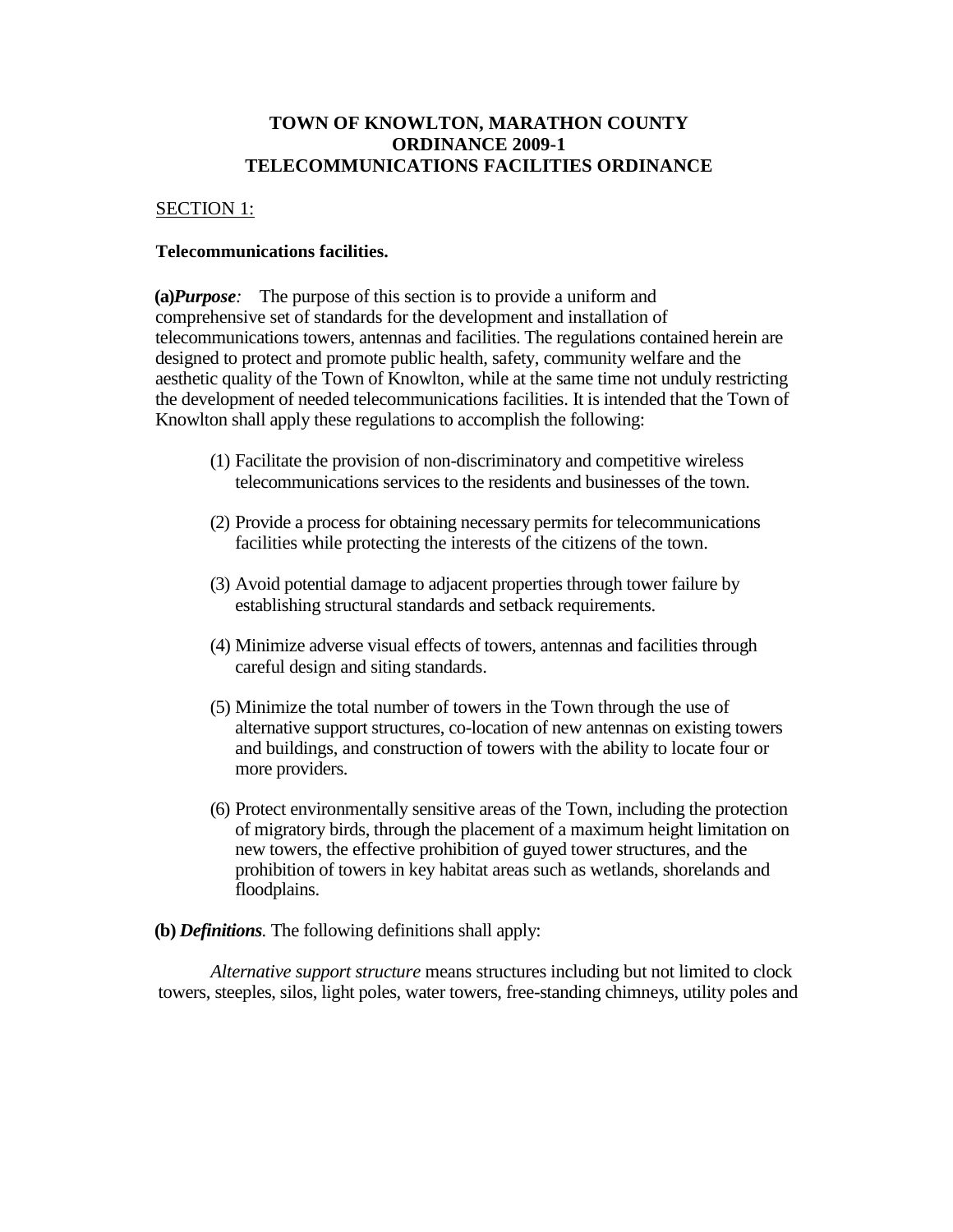towers, towers, buildings or similar structures that may support telecommunications facilities.

*Antenna* means any system of wires, poles, rods, reflecting discs, or similar devices used for the transmission or reception of electromagnetic waves when such system is either external to or attached to the exterior of a structure. Antennas shall include devices having active elements extending in any direction, and directional beam type arrays having elements carried by and disposed from a generally horizontal boom that may be mounted upon and rotated through a vertical mast or tower interconnecting the boom and antenna support, all of which are deemed to be a part of the antenna. This definition includes any future system that serves the purpose of a conventional antenna.

*Antenna building* mounted means any antenna, other than an antenna with its supports resting on the ground, directly attached or affixed to a building.

*Antenna ground mounted* means any antenna with its base placed directly on the ground.

*Applicant* means one who applies.

*Camouflaged tower* means any telecommunications tower that due to design or appearance hides, obscures, or conceals the presence of the tower and antennas. Camouflaging may be accomplished by a suitable combination of the following examples: lack of lighting, low tower height, non-contrasting colors, screening and landscaping, and others.

*Carrier* means companies licensed by the Federal Communications Commission (FCC) to build personal wireless telecommunications facilities and operate personal wireless telecommunications services. Also called a provider.

*Co-location* means a telecommunications facility comprised of a single telecommunications tower or building supporting multiple antennas, dishes, or similar devices owned or used by more than one public or private entity.

*FAA* means Federal Aviation Administration. FCC means Federal Communications Commission.

*Ground equipment* means telecommunications facility support equipment and buildings.

*Guyed structure* means a telecommunications tower that is supported in whole or in part by guy wires and ground anchors or other means of support besides the superstructure of the tower itself.

*Height, telecommunications tower* means the distance measured from the original grade at the base of the tower to the highest point of the tower. This measurement excludes any attached antennas, and lighting.

*Lattice structure* means a telecommunications tower that consists of vertical and horizontal supports and crossed metal braces.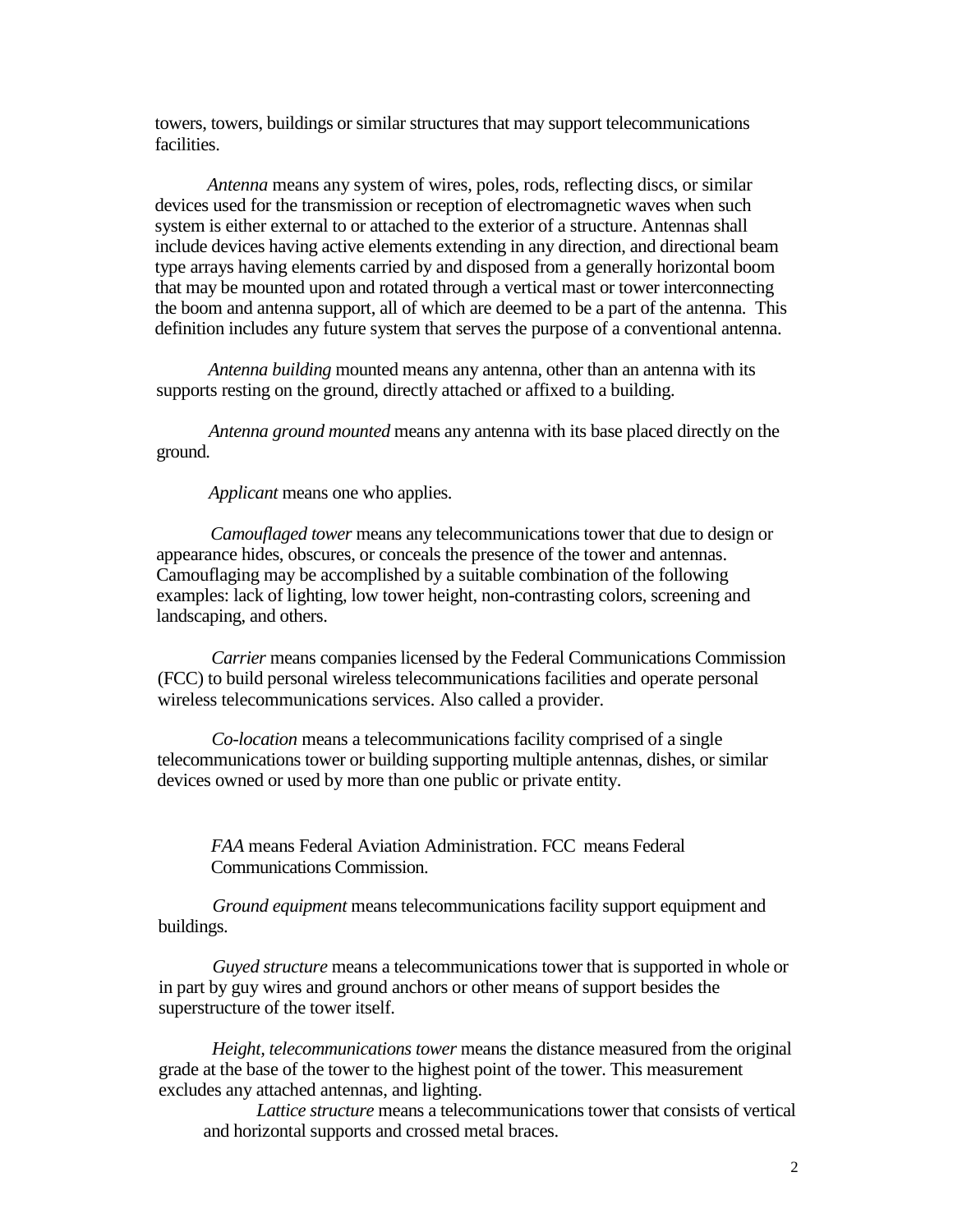*Monopole structure* means a telecommunications tower of a single pole design.

*Operation* means other than nominal use; when a facility is used regularly as an integral part of an active system of telecommunications it shall be deemed in operation.

*Provider,* see Carrier.

*Satellite dish* means a device incorporating a reflective surface that is solid, open mesh, or bar configured that is shallow dish, cone, horn, or cornucopia shaped and is used to transmit or receive electromagnetic signals. This definition is meant to include, but is not limited to, what are commonly referred to as satellite earth stations, TVRO's and satellite microwave antennas.

*Telecommunications facility* means a facility, site, or location that contains one or more antennas, telecommunications towers, alternative support structures, satellite dish antennas, other similar communication devices, and support equipment which is used for transmitting, receiving, or relaying telecommunications signals, excluding facilities exempted under subsection (e).

*Telecommunications facility* structure means a telecommunications tower or alternative support structure on which telecommunications antenna(s) may be mounted.

*Telecommunications tower* means any structure that is designed and constructed primarily for the purpose of supporting one or more antennas, including camouflaged towers, lattice towers, guy towers, or monopole towers. This includes radio and television transmission towers, microwave towers, and common-carrier towers. It shall exclude alternative support structures and those facilities exempted under subsection (c).

*Town* means Town of Knowlton

*Tower:* see telecommunications tower

*Utility pole mounted antenna* means an antenna attached to or upon an existing or replacement electric transmission or distribution pole, street light, traffic signal, athletic field light, or other approved similar structure.

#### **. (c)** *Exemptions.*

- (1) Any pre-existing tower or antenna for which permits have been issued prior to the effective date of this section is exempt from its provisions. Any addition or change to a pre-existing tower shall make such tower subject to all applicable requirements of this section.
- (2) Any new antenna or ground equipment proposed for an existing tower or alternative support structure shall be exempt from the conditional use permit requirements of this section, and shall only require a land use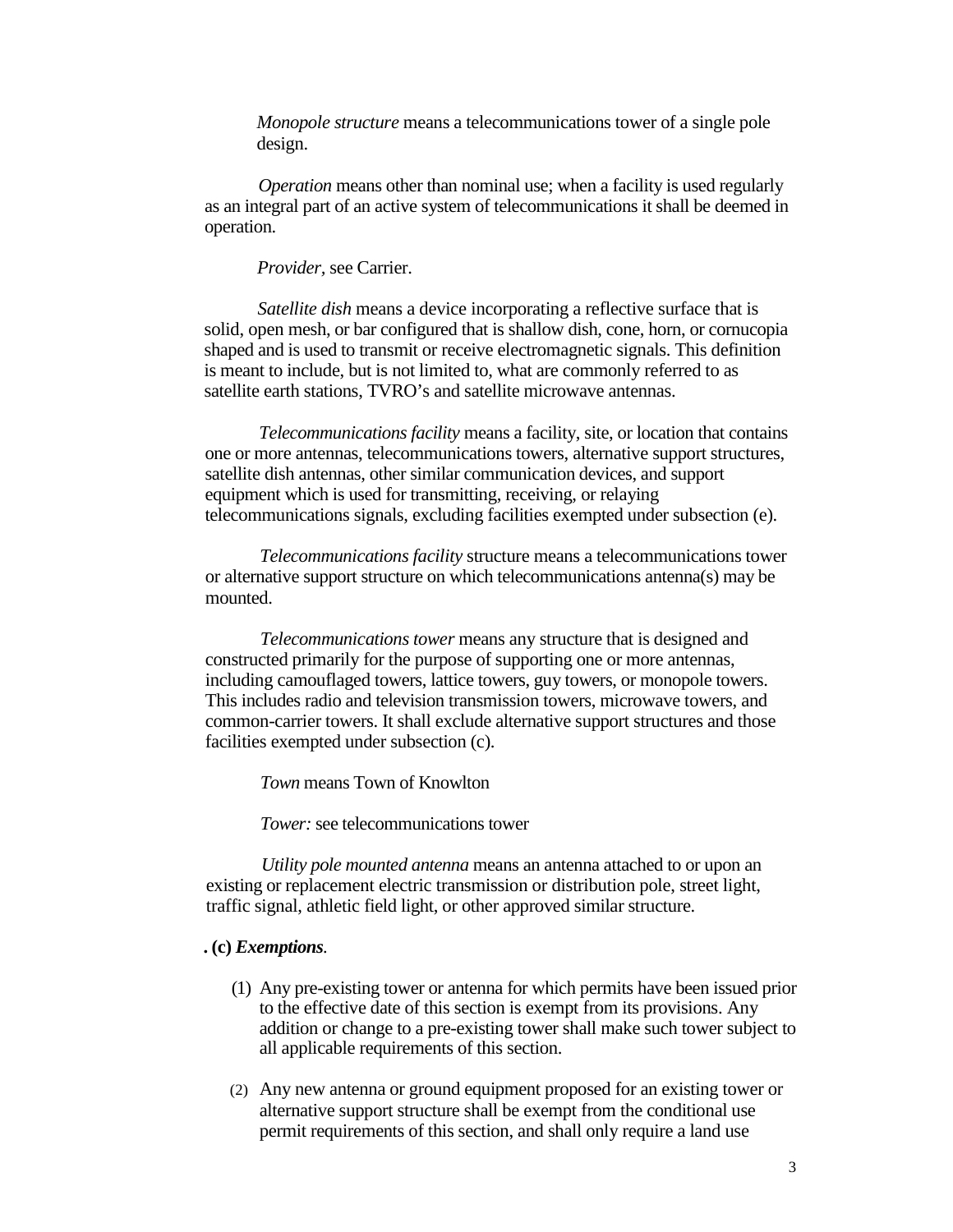permit from the Town.

- (3) Any tower or antenna that is used exclusively for federally licensed amateur radio is exempt from this section, unless the tower or antenna exceeds 200 feet in height.
- (4) Receive-only television or radio antennas and receive-only satellite dishes are exempt from this section, unless the antennas or dishes exceed 200 feet in height.
- (5) Public safety towers or antennas used for law enforcement and/or emergency communications are exempt from this section.
- (6) Mobile services providing public information coverage of news of a temporary or emergency nature are exempt from this section.
- (7) Exempt structures under this section are subject to all other applicable provisions of the municipal zoning code of the Town.
- **(d)** *Areas where telecommunications facilities may be allowed or prohibited.*

 (1) Telecommunications facilities may be allowed in the following zoning districts, subject to public hearing and review by the planning commission and approval by the town board:

- a. AG agriculture Zone  $AG 1/2$ .
- b. M-l; M-2 manufacturing

 (2) Telecommunications facilities, except exempt facilities, shall not be allowed

in the following areas due to potential harm to the environment:

- a. Wetlands
- b. Shorelands.
- c. Floodplains.

 (3) Telecommunications facilities, except exempt facilities, shall not be allowed

in the following areas due to potential conflict with other uses of the land:

a. Habitat areas of threatened or endangered species.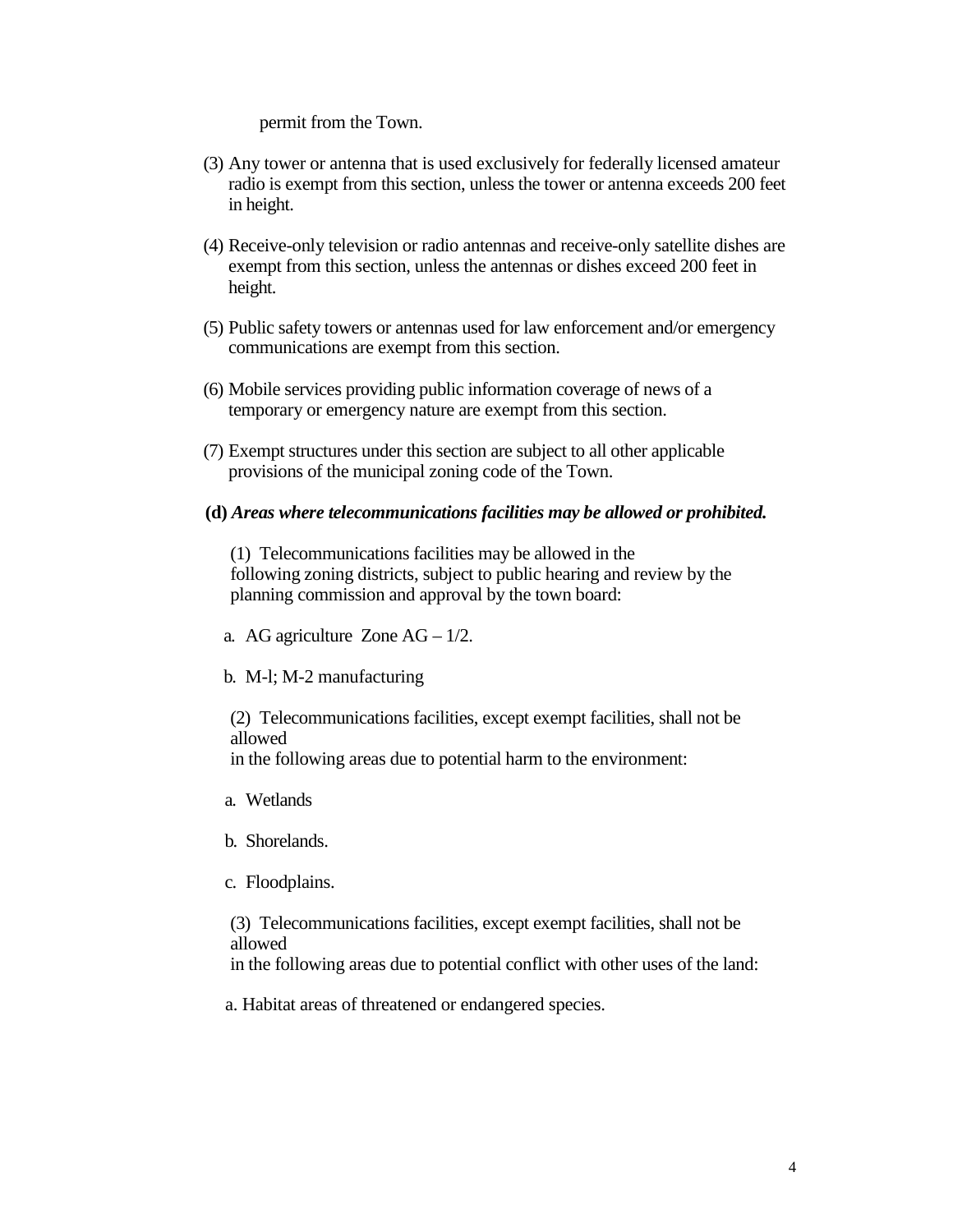- b. Areas designated for planned residential use by the Town of Knowlton.
- c. Significant historic or cultural sites or buildings,

### **(e)** *Town of Knowlton approval is required.*

- (1) The Town's approval is required for all telecommunications facilities, except exempt facilities. The Town's approval is also required for any additions or changes to pre-existing towers and alternative support structures will make such towers subject to all applicable requirements.
- (2) The planning/zoning committee shall review the County Special Exception application for compliance with the provisions of this section. The committee will make a recommendation to the Town Board in writing.
- (3) The application shall also include the following:

a. A legal description of the facility site.

 b. A plat of survey showing the parcel boundaries, lease boundaries, tower, accessory structures, ancillary facilities, location, access, landscaping and fencing.

 c. An original signature of the applicant, landowner, lessees and holders of easements. The identity of the carrier, service provider, applicant, landowner and their legal status. The name, address and telephone number of the officer, agent or employee responsible for the application.

 d. A description of the telecommunications services that the applicant offers or provides to persons, firms, businesses or institutions.

 e. In the case of a leased site, a lease agreement or binding lease memorandum which shows on its face that it does not preclude the facility owner from entering into leases on the tower with other provider(s) and the legal description and amount of property leased.

 f. A description of the proposed tower's height and capacity, including the potential number and type of antennas and carriers/providers that it can accommodate.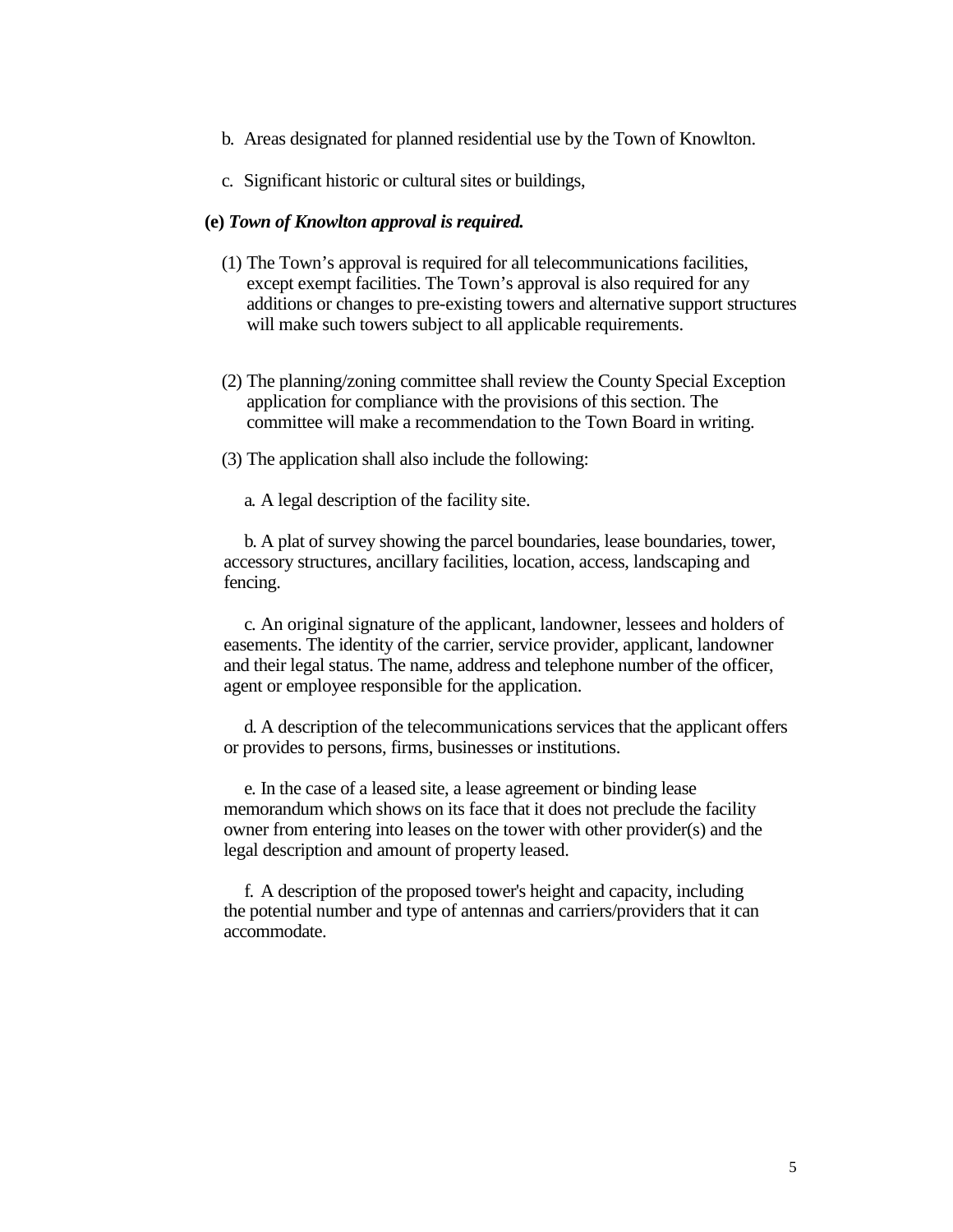g. Location of all sites that were considered as possible alternatives to the site being applied for, including existing structures and towers, and the reasons for recommending the current site.

h. Photo simulations of the proposed facility. A photo simulation shall be no smaller than eight inches by ten inches.

i. A tabular and map inventory of all the applicant's existing telecommunications facilities located within the Town of Knowlton and including all of the applicants' existing telecommunications facilities within three miles of the Town boundary.

j. FCC license numbers and registration numbers, if applicable.

k. Copies of finding of no significant impacts (FONSI) statement from the FCC or environmental impact study (EIS), if applicable.

1. Copies of the determination of no hazard from the FAA including any aeronautical study determination or other findings from the Wisconsin Department of Transportation bureau of Aeronautics if applicable.

m. A report prepared by a structural engineer licensed by the state of Wisconsin certifying the structural design of the tower and its ability to accommodate at least three additional antennas.

n. Proof of liability coverage. The Town of Knowlton shall be a certificate holder in this policy.

o. Proof of financial security for tower removal as defined in subsection (i)(2).

p. Such other information as the planning/zoning committee or the Town board may reasonably require.

q. A narrative demonstrating how the applicant has complied with the requirements for the telecommunications facility conditional use permit.

(4) The Town board may employ on behalf of the Town an independent technical expert to review technical materials submitted by the

applicant or to prepare any technical materials required but not submitted by the applicant. The applicant shall pay the reasonable costs of such review and/or independent analysis, and shall pay the estimated cost of such services before they are rendered. All invoices, fees and charges shall be paid in full before the approval of the application.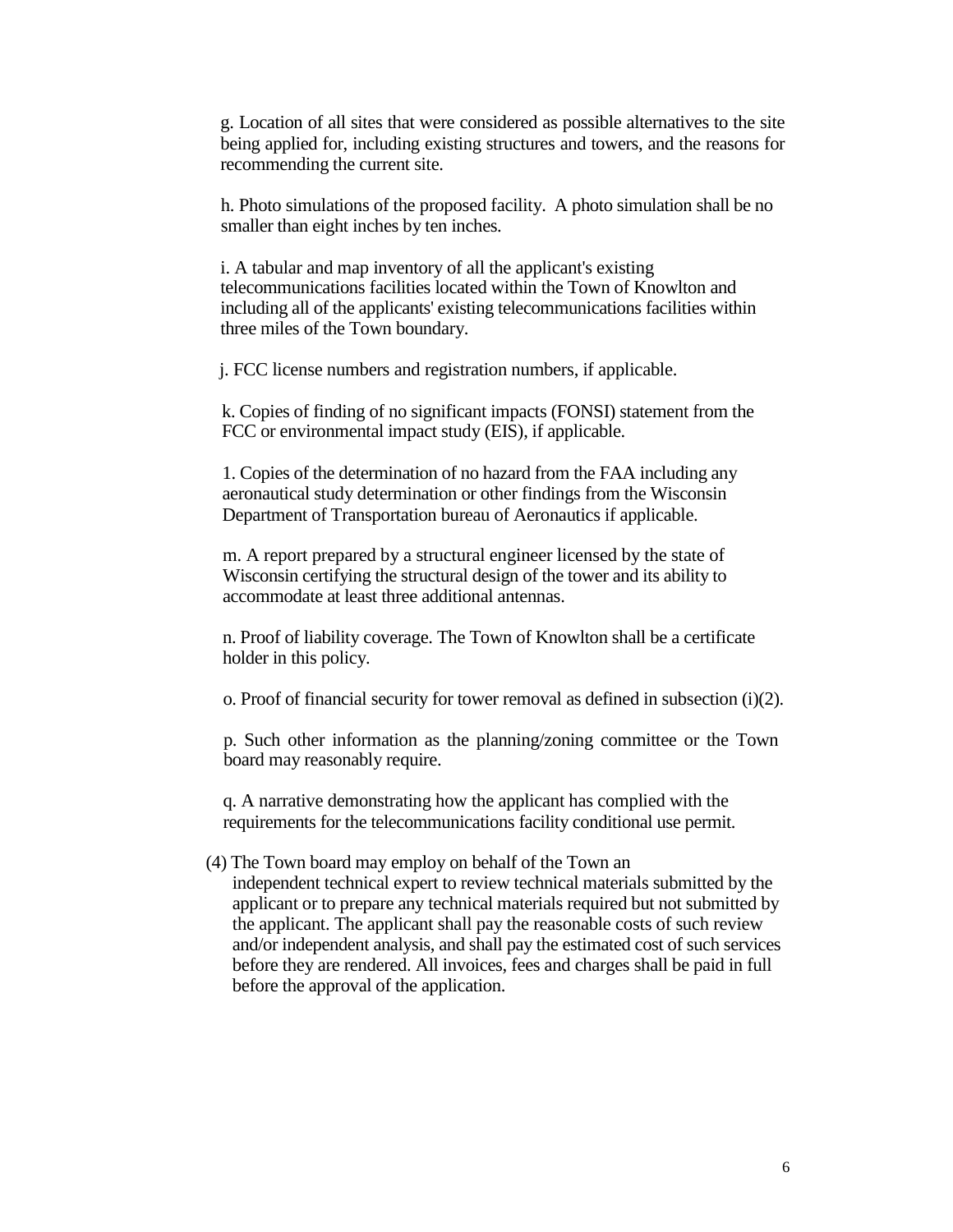*(f) Co-location.* Co-location shall be the preferred method for establishing new telecommunications facilities. Every effort shall be made to co-locate the proposed facility on existing telecommunications facilities or other similar facilities or alternative support structures.

(1) No tower or structure shall be permitted as a matter of right or shall be permissible in any zoning district unless the applicant proves with sufficient credible evidence to the satisfaction of the town board, after review by the planning/zoning committee, that no existing tower can accommodate the applicant's proposed antenna. Sufficient credible evidence shall consist of not less than a signed statement by a licensed professional engineer that:

a. No existing towers or alternative support structures are located within the geographic area required to meet the applicant's engineering requirements.

b. Existing towers or alternative support structures are not of sufficient height to meet the applicant's engineering requirements.

c. Existing towers or alternative support structures do not have sufficient strength to support the applicant's proposed antenna and related equipment.

d. The applicant's proposed system would cause electromagnetic interference with the system on the existing tower or alternative support structure, or the system on the existing tower or alternative support structure would cause electromagnetic interference with the applicant's proposed system.

e. The fees, cost or contractual provisions required by the owner to share an existing tower or alternative support structure or to adapt an existing tower or alternative support structure for co-location are unreasonable. Costs are considered unreasonable if they exceed 125 percent of new tower construction and development.

f. The applicant demonstrates that there are other limiting factors that render existing towers or alternative support structures unsuitable.

- (2) New or modified tower owners are required to accommodate the applicant's antenna and compatible antennas for at least three additional users (a minimum of four total users) if the tower or structure exceeds 100 feet in height. Any owner authorized to construct a tower or structure who refuses to allow use by other parties by the position of contractual provisions, fees or costs that are unreasonable shall be subject to revocation of the conditional use permit.
- (3) All co-location inquires made to an owner shall be made in writing. An owner who is contacted for the purpose of potential co-location shall respond in writing within 30 days of receipt of a written inquiry.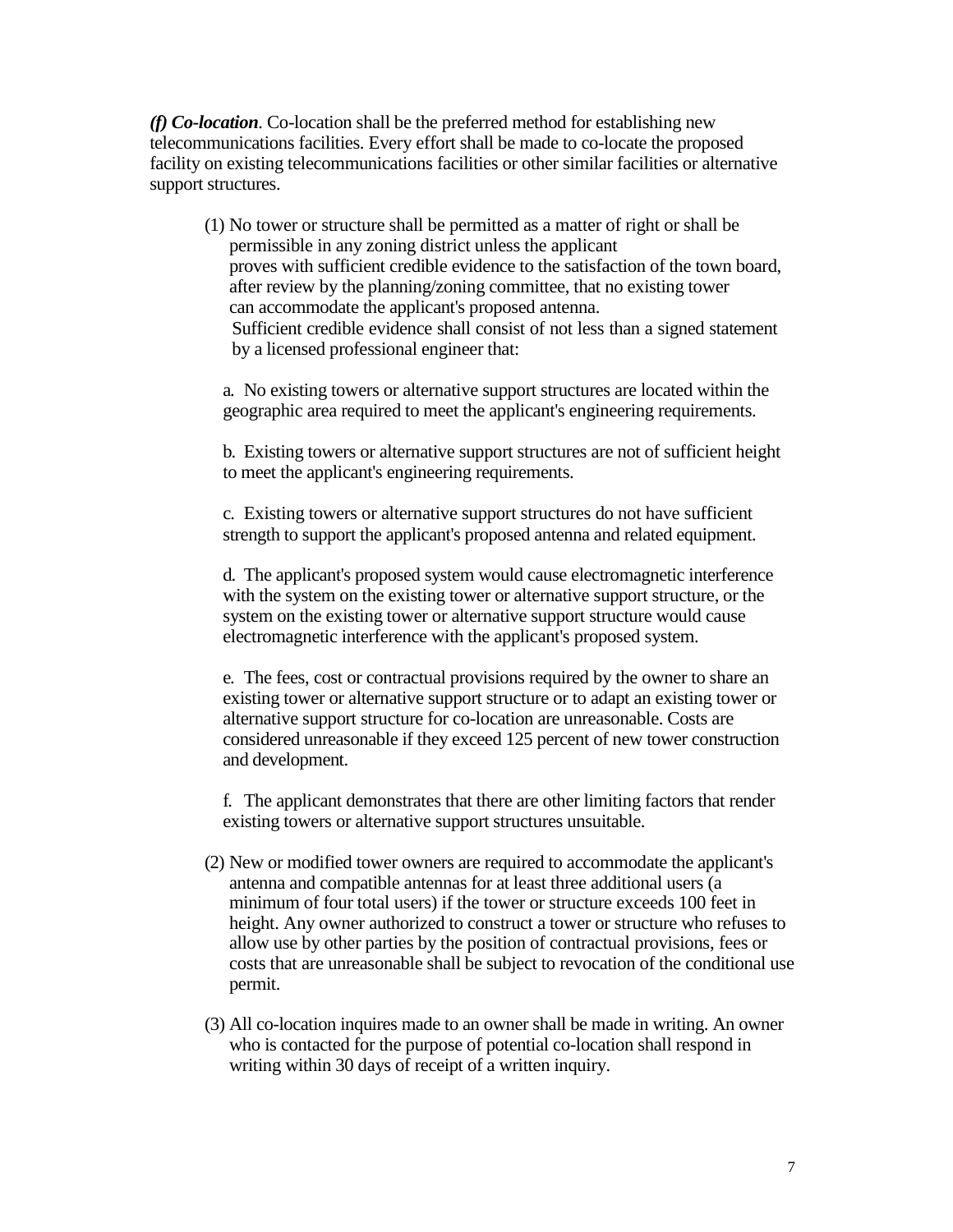(4) The Town shall have the right to reserve space upon any new tower or upon any tower being substantially modified. Reservation of the accommodation upon the structure shall be acquired during the permit approval process through good faith negotiations with the applicant.

## **(g)** *Design requirements as per Marathon County Zoning Ordinances.*

(1) The Town of Knowlton does prefer the monopole structure over the other structures

 (2) New towers shall be designed structurally and electrically to accommodate the applicant's antennas and comparable antennas for at least three additional users (minimum of four total users). Towers must also be designed to allow for future rearrangement of antennas on the tower and to accept antennas mounted at different heights.

(3) Lighting. As per Marathon County Zoning Ordinance

(4) Setbacks. As per Marathon County Ordinances

## **(h)** *Performance standards.*

 1) Monitoring and reporting. The applicant shall monitor the telecommunications facility to ensure full compliance with FCC regulations. A report shall be submitted to the department within one month of activation of the facility. Additional reports shall be submitted as needed in conformance with subsection (k) of this section.

 (2) Insurance. All towers, antennas and telecommunications structures must be adequately insured for injury to persons and damage to property. The Town of Knowlton shall be listed as an additional "insured" for liability in the event of tower or facility failure.

 (3) Security for removal. The applicant or owner of the telecommunications facility shall provide a bond, irrevocable letter of credit or other suitable financial guarantee as determined by the planning/zoning committee to ensure the removal of the facility and restoration of the site to its pre-construction state when use of the facility has been discontinued as defined by subsection (i) of this section. The amount of financial guarantee shall be no less than the cost of removal. The Town of Knowlton shall be a certificate holder in the financial guarantee.

 (4) Security. All telecommunications facilities shall be reasonably protected against unauthorized access. The bottom of all towers from the ground level to 12 feet above ground shall be designed to preclude unauthorized climbing and shall be enclosed with a minimum of a six foot high chain link fence with a locked gate. Guy anchors of guyed towers shall be similarly protected.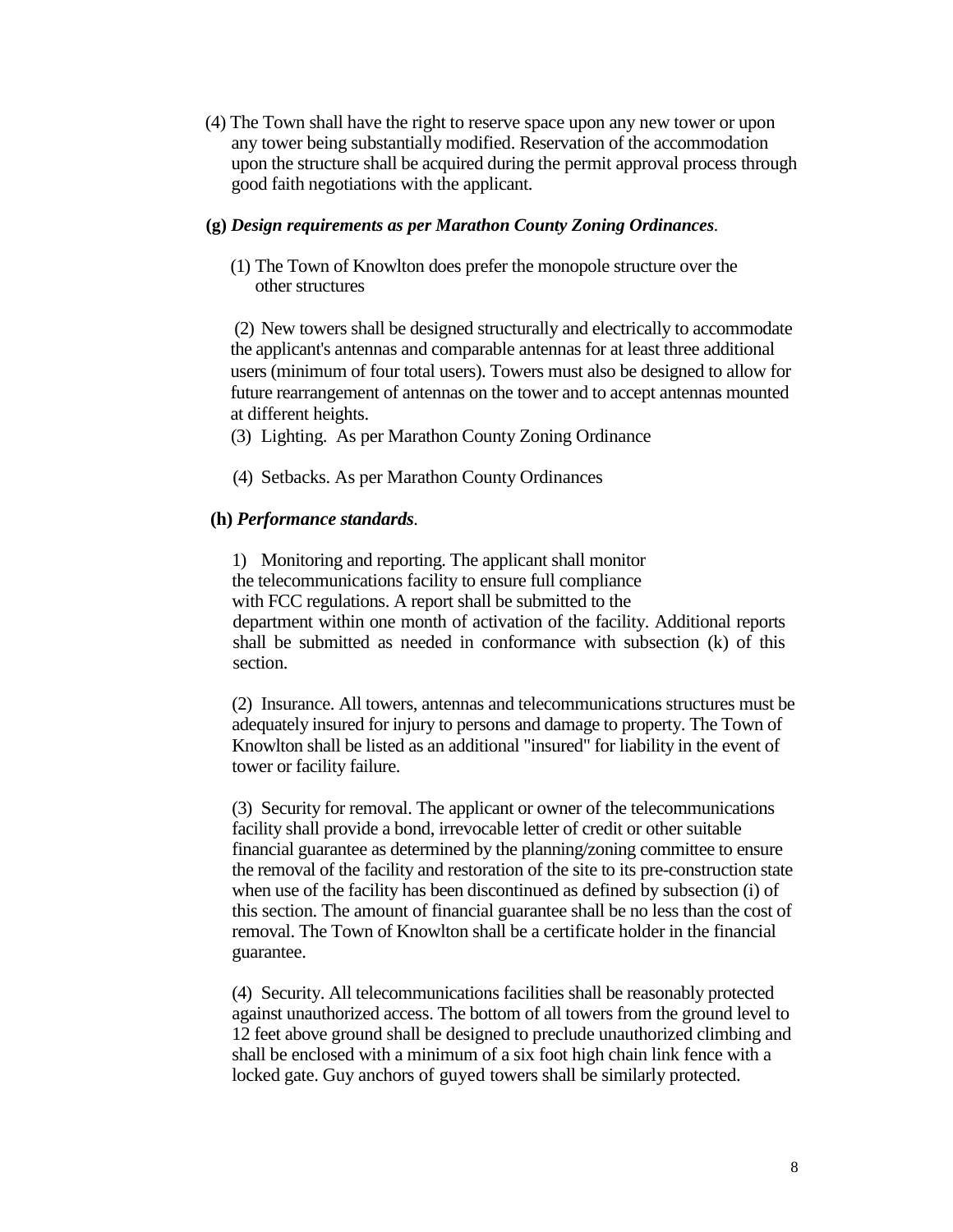(5) Signs. Signs shall be mounted on the fenced enclosure on or adjacent to the gate prohibiting entry without authorization, warning of the danger from electrical equipment and unauthorized climbing of the tower, and identifying the owner of the tower and telephone number for contact in case of emergency. The sign shall be no larger than six square feet. No commercial advertising signs may be located on a telecommunications facility site.

 (6) Screening and landscaping. All telecommunications facilities, except exempt facilities, shall be designed to blend into the surrounding environment and to hide views of the facility from adjoining properties and public roads to the greatest extent feasible.

 a. Existing mature vegetation and natural landforms shall be preserved to the greatest extent possible.

 b. In locations where existing mature vegetation and landforms will not adequately screen the views of the facility, the site shall be landscaped and maintained with a buffer of plant materials.

 1. The landscaped buffer shall effectively screen the view of all tower accessory structures, equipment and improvements at ground level.

 2. The area shall be so designed and planted as to be 75 percent or more opaque between two and six feet above ground level within not less than 24 months of the date of planting.

 3. Upon project completion the owner(s)/operator(s) of the facility shall be responsible for maintenance and replacement of all required landscaping and screening.

 4. In locations where the visual impact of the tower would be minimal, the landscaping requirement may be reduced or waived by the town board upon the recommendation of the planning commission.

c. A camouflaged tower may be required by the town board in order to minimize adverse visual effects.

 (7) Access. Access shall be provided by an all-weather gravel or paved driveway.

 (8) Lot size. When a new lot is created for the purpose of locating a telecommunications facility, the minimum lot size for that zoning district shall apply.

 (9) Facility construction. All telecommunications facilities approved with a conditional use permit shall be completely constructed and in operation within six months of the date of approval. An extension of time, not to exceed six months, may be granted by the town board due to inclement weather or other extenuating circumstances. There is no additional fee for an extension.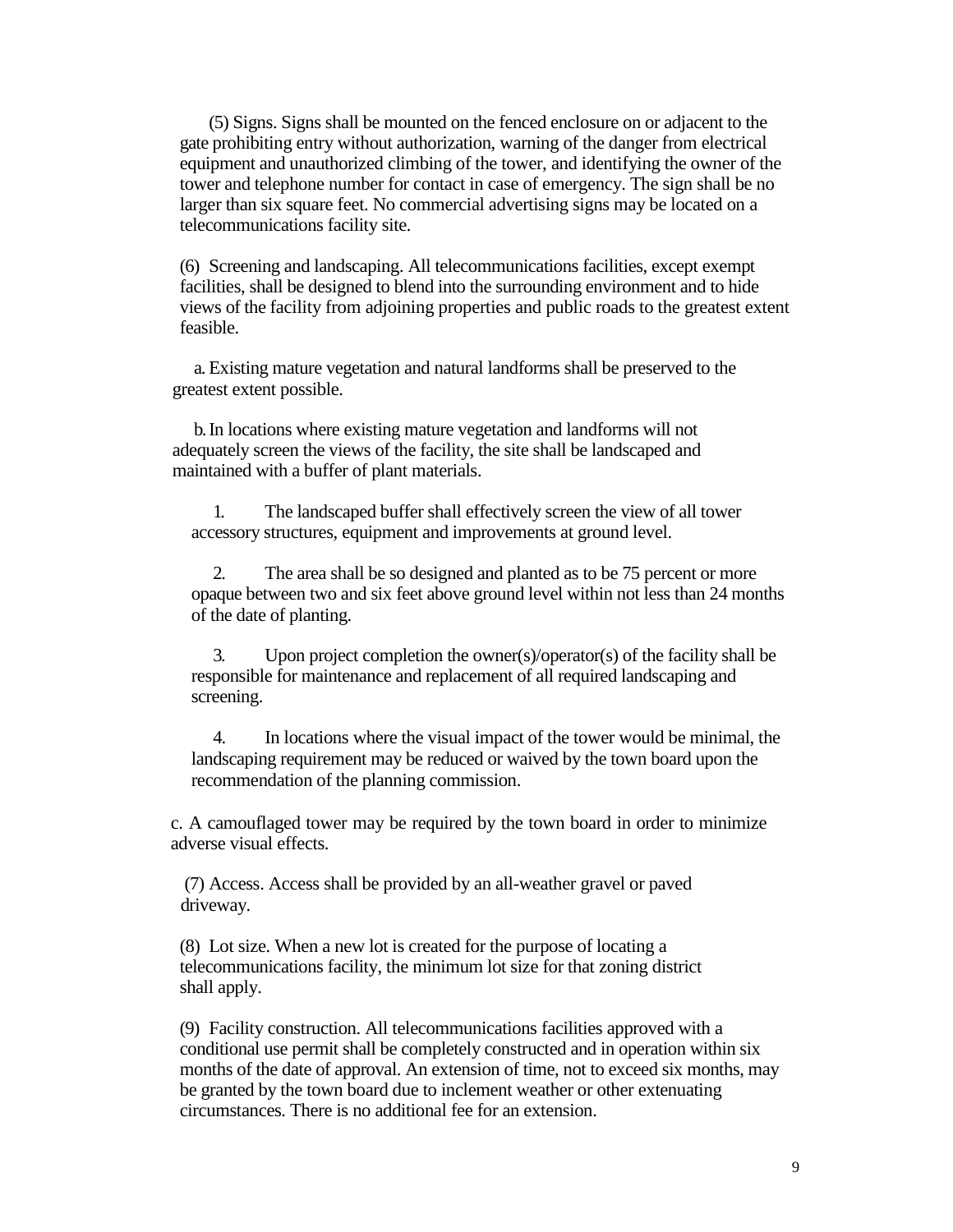**(i)** *Removal of abandoned telecommunications facility.* It is the express policy of the Town of Knowlton that telecommunications facilities be removed and their sites restored to their pre-construction state once they are no longer in use and not a functional part of providing telecommunications service.

- (1) Removal and restoration of such facilities is the responsibility of the owner of the facility.
- (2) The telecommunications facility(s) shall be removed when use of the facility(s) has been discontinued or the facility not been used for its permitted purpose for 6 consecutive months. Mere intent to discontinue use of the facility(s) shall not constitute use. The applicant/owner shall demonstrate through facility(s) lease(s) or other similar instruments that the use will be continued without a lapse of more than 6 consecutive months to constitute actual use. If the applicant cannot demonstrate actual use, the facility shall be considered abandoned and shall be removed.
- (3) This restoration shall include removal of any subsurface structure or foundation, including concrete, used to support the telecommunications facility.
- (4) Nothing in this section prevents the removal of the facility prior to expiration of the 6 month period.

**(j)** *Compliance review and revocation.* Each telecommunications facility under the jurisdiction of this section will be reviewed by the town for compliance each year. To facilitate the review, each telecommunications tower owner/operator shall submit annually on or before January 31st of each year, to the Town clerk a telecommunications facility annual information report. This annual report shall include the owner/operator names, addresses, phone numbers, contact person(s), and any other appropriate information deemed necessary by the Town board. The owner/operator shall supply the number of co-location positions designated, occupied or vacant. The information shall be submitted to the Town, and shall become evidence of compliance. An annual fee shall be collected from the owner/operator to fund the review of the requirements of this section. Failure to comply with the requirements of this section may result in the revocation of a conditional use permit, if such action is deemed necessary by the Town board.

**(k)** *Fees.* Review fees for telecommunications facilities are set as follows:

- (1) Application review by planning/zoning committee..... (present meeting fee)
- (2) Compliance review for telecommunications facility ... (present

meeting fee)

SECTION 2: All ordinances and parts of ordinances in conflict herewith are hereby repealed.

SECTION 3: This ordinance shall be in full force and effect from and after its